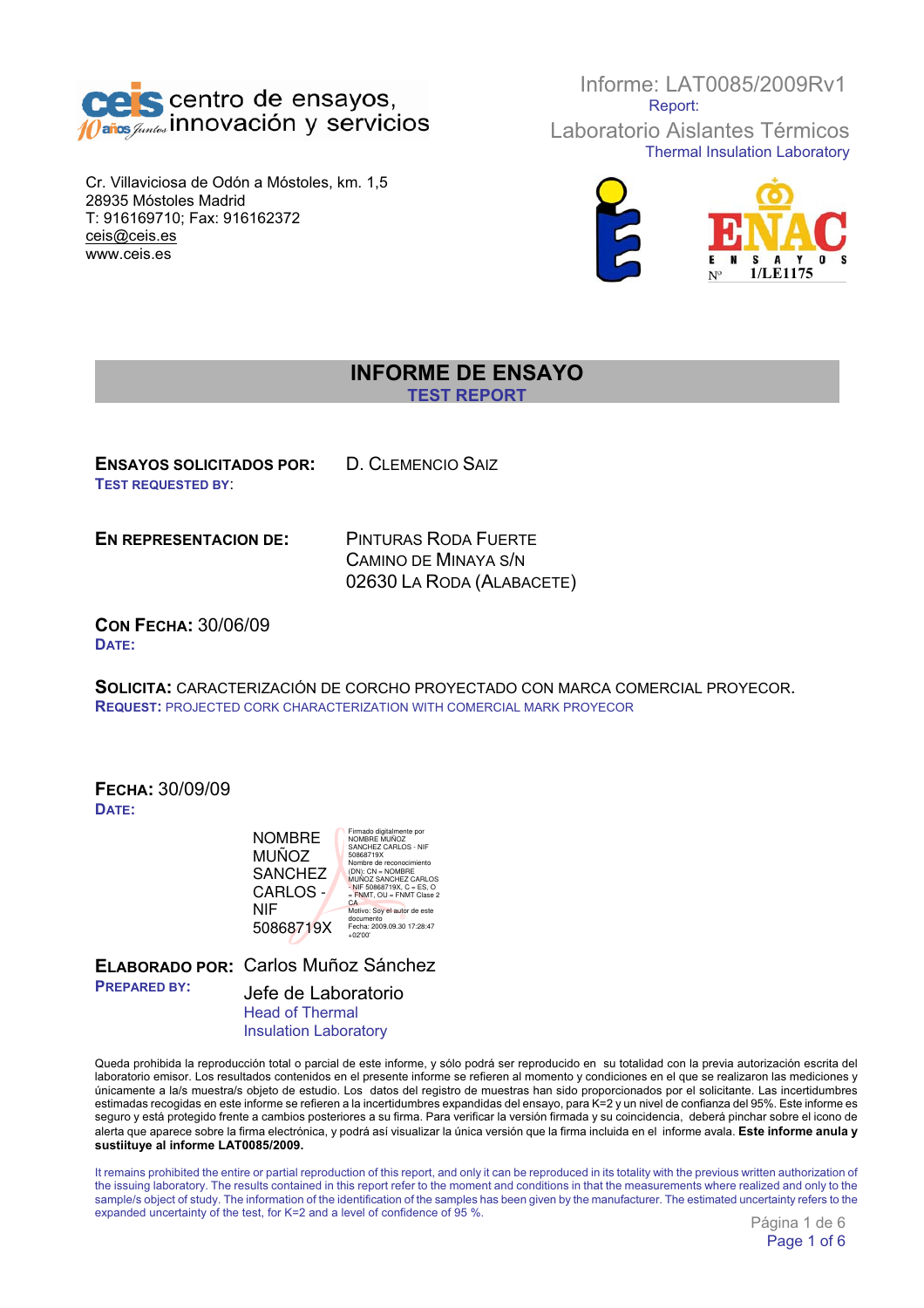

Informe: LAT0085/2009Rv1 Report: Laboratorio Aislantes Térmicos Thermal Insulation Laboratory

## **REGISTRO DE MUESTRAS**

**IDENTIFICATION OF THE SAMPLES**

**FECHA RECEPCIÓN MUESTRAS:** 29/06/09 **DATE OF THE RECEPTION OF THE SAMPLES:**

**FECHA INICIO ENSAYOS:** 06/07/09 **DATE OF THE BEGINING OF THE TEST:**

**TIPO DE PRODUCTO:** CORCHO PROYECTADO **PRODUCT TYPE:**

**FECHA FINALIZACIÓN ENSAYOS:** 14/08/09 **DATE OF THE END OF THE TEST:**

**NORMA DE PRODUCTO:** N.A. **PRODUCT STANDARD:**

**FABRICANTE:** PINTURAS RODA FUERTE **MANUFACTURER**:

**EMBALAJE:** NO EMBALADO **PACKAGING:**

**OTROS DATOS DE INTERÉS:** LAS PROBETAS SE CORTAN EN EL LABORATORIO **OTHER INFORMATION OF INTEREST:**

| <b>MARCA</b><br><b>COMERCIAL</b><br><b>COMERCIAL MARK</b> | TIPO<br><b>TYPE</b>                | <b>DIMENSIONES</b><br><b>DIMENSIONS</b><br>(mm) | <b>FECHA</b><br><b>FABRICACIÓN</b><br>DATE OF PRODUCTION | CANTIDAD<br><b>QUANTITY</b> | CÓDIGO CEIS<br>CEIS CODE |
|-----------------------------------------------------------|------------------------------------|-------------------------------------------------|----------------------------------------------------------|-----------------------------|--------------------------|
| <b>PROYECOR</b>                                           | <b>CORCHO</b><br><b>PROYECTADO</b> | $1000 \times 1000 \times 80$                    | <b>DESCONOCIDA</b>                                       |                             | LAT-0485-xx-01           |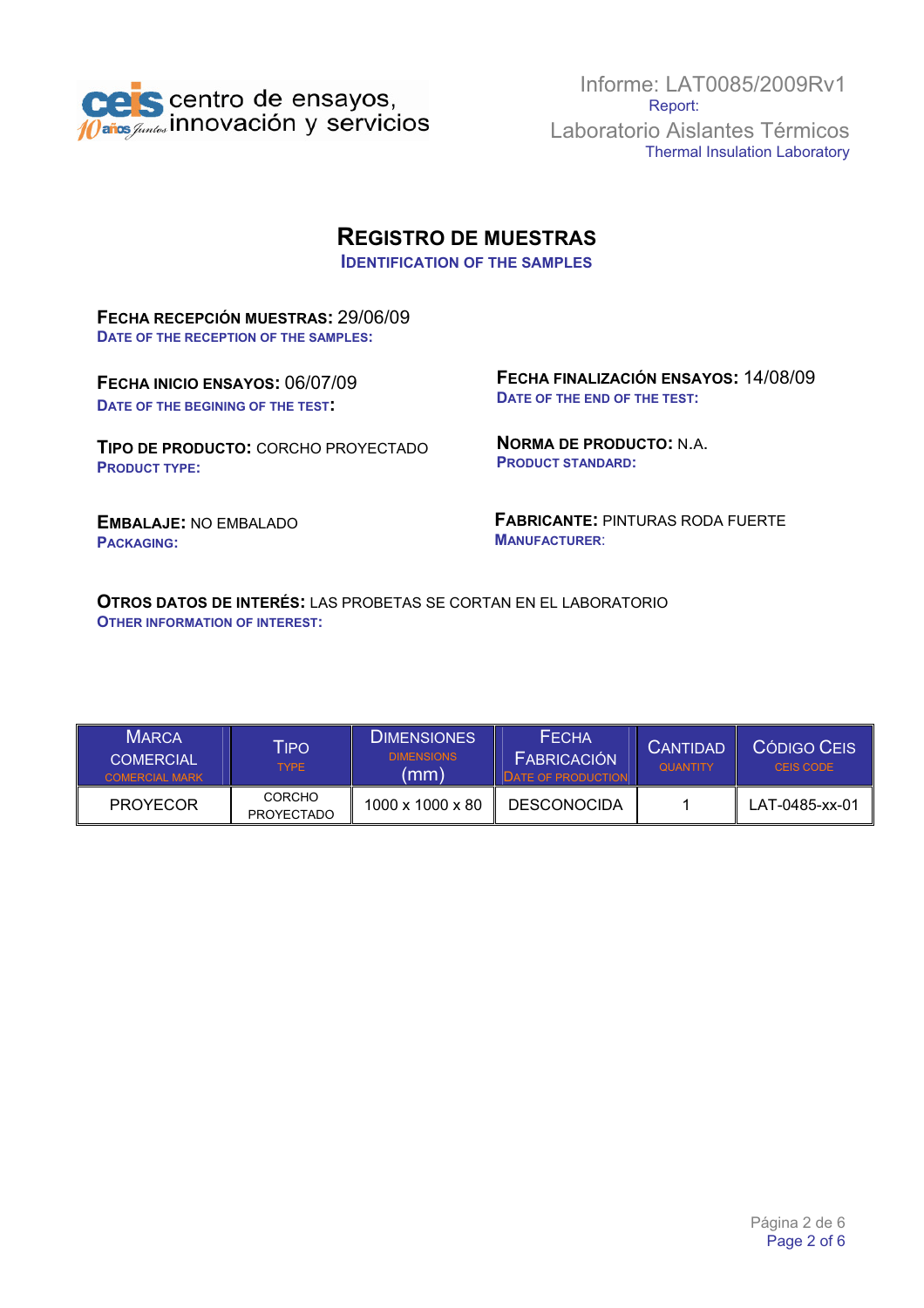

Informe: LAT0085/2009Rv1 Report: Laboratorio Aislantes Térmicos Thermal Insulation Laboratory

## **DETERMINACIÓN DE LA RESISTENCIA TÉRMICA**

**DETERMINATION OF THERMAL RESISTANCE**

**NORMA DE ENSAYO:** UNE-EN 12667:2002 **TEST STANDARD:**

**MUESTRA:** LAT-0485-XX-01 **SAMPLE:**

**ACONDICIONAMIENTO: CONDITIONING:**

| <b>TEMPERATURA:</b> $(23 \pm 2)$ °C | <b>HUMEDAD RELATIVA:</b> $(50 \pm 5)$ % | TIEMPO: 7 días |
|-------------------------------------|-----------------------------------------|----------------|
| TEMPERATURE:                        | <b>RELATIVE HUMIDITY:</b>               | TIME:          |

**CAMBIOS RELATIVOS DE MASA DURANTE EL ACONDICIONAMIENTO:** 0 % **RELATIVE MASS CHANGES DURING CONDITIONING:**

**EQUIPO:** Medidor de flujo de calor simétrico de una muestra de orientación horizontal **EQUIPMENT:** Single-specimen symmetrical heat flow meter with horizontal orientation

**CÓDIGO:** LAT.01.00 **CODE:**

**POSICIÓN DEL LADO CALIENTE:** Inferior **POSITION OF THE HOT SIDE:** bottom

**FECHA DE LA CERTIFICACIÓN DEL MATERIAL DE REFERENCIA:** Marzo de 2005 **DATE OF CERTIFICATION OF THE REFERENCE MATERIAL:** March 2005

| FUENTE DE CERTIFICACIÓN: IRMM           | FECHA ÚLTIMA VERIFICACIÓN: 24/06/09     |
|-----------------------------------------|-----------------------------------------|
| <b>SOURCE OF CERTIFICATION:</b>         | DATE OF THE LAST VERIFICATION:          |
| FECHA DEL INICIO DEL ENSAYO: 06/07/09   | CADUCIDAD DE LA VERIFICACIÓN: 09/07/09  |
| DATE OF THE BEGINNING OF TEST:          | DATE OF EXPIRATION OF THE VERIFICATION: |
| FECHA FINALIZACIÓN DEL ENSAYO: 06/07/09 | <b>DURACIÓN DEL ENSAYO: 3:41</b>        |
| DATE OF THE END OF TEST:                | <b>TEST DURATION:</b>                   |
| <b>FNSAYO REALIZADO POR: SEV</b>        | <b>ESPESOR: Medido</b>                  |

**ENSAYO REALIZADO POR:** SFV **TEST PERFORMED BY:**

**ESPESOR:** Medido **THICKNESS:** Measured

| <b>PROBETA NÚMERO LONGITUD (mm) ANCHURA (mm)</b><br><b>SAMPLE NUMBER</b> | <b>LENGTH</b> | <b>WIDTH</b> | ESPESOR (m)<br><b>THICKNESS</b> | <b>MASS</b> | $\blacksquare$ Masa (Kg) $\blacksquare$ Densidad (Kg/m $^3)^\perp$<br><b>DENSITY</b> |
|--------------------------------------------------------------------------|---------------|--------------|---------------------------------|-------------|--------------------------------------------------------------------------------------|
|                                                                          | 501           | 499          | 31.4                            | 4,80        | 615                                                                                  |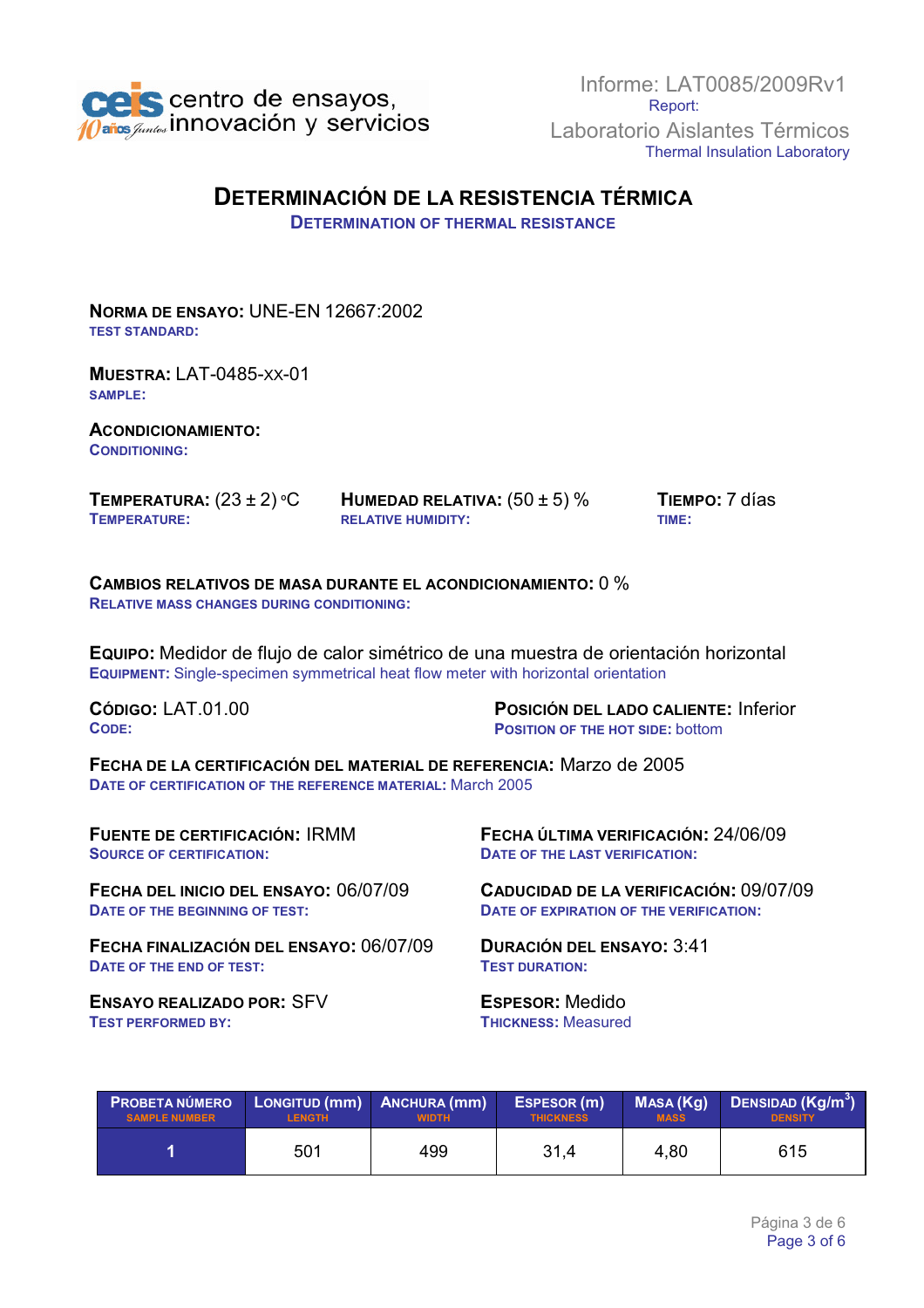

## **CAMBIOS RELATIVOS DE MASA DURANTE EL ENSAYO:** 0 %

**RELATIVE CHANGE OF MASS DURING THE TEST**:

**CAMBIOS OBSERVADOS EN EL ESPESOR Y EN EL VOLUMEN DURANTE EL ENSAYO:** no se observan cambios

**THICKNESS AND VOLUME CHANGES OBSERVED DURING THE TEST:** Not observed

**MEDIA DE LA DIFERENCIA DE TEMPERATURAS DURANTE EL ENSAYO:** 10 K **TEMPERATURE DIFFERENCE AVERAGE DURING THE TEST:**

**TEMPERATURA DE CONSIGNA:** 283 K **CONSIGNED TEMPERATURE**:

**TEMPERATURA EXTERIOR:** 19 ºC **EXTERIOR TEMPERATURE:**

**REDUCCIÓN DE PÉRDIDAS DE CALOR EN LOS EXTREMOS:** Aislamiento **EDGE LOSS HEAT REDUCTION:** Insulation

**INCERTIDUMBRE DE LAS MEDIDAS:** ± 1,9 % **UNCERTAINTY OF MEASUREMENTS:**

**RESULTADOS:**

**RESULTS:**

|                                     | q (W/m <sup>2</sup> ) | $R(m^2-K/W)$ | $\lambda$ (W/m·K) |
|-------------------------------------|-----------------------|--------------|-------------------|
| <b>PROBETA 1</b><br><b>SAMPLE 1</b> | 36,405                | 0,25         | 0,114             |

| <b>OBSERVACIONES:</b> |  |  |
|-----------------------|--|--|
| <b>REMARKS:</b>       |  |  |
|                       |  |  |
|                       |  |  |
|                       |  |  |
|                       |  |  |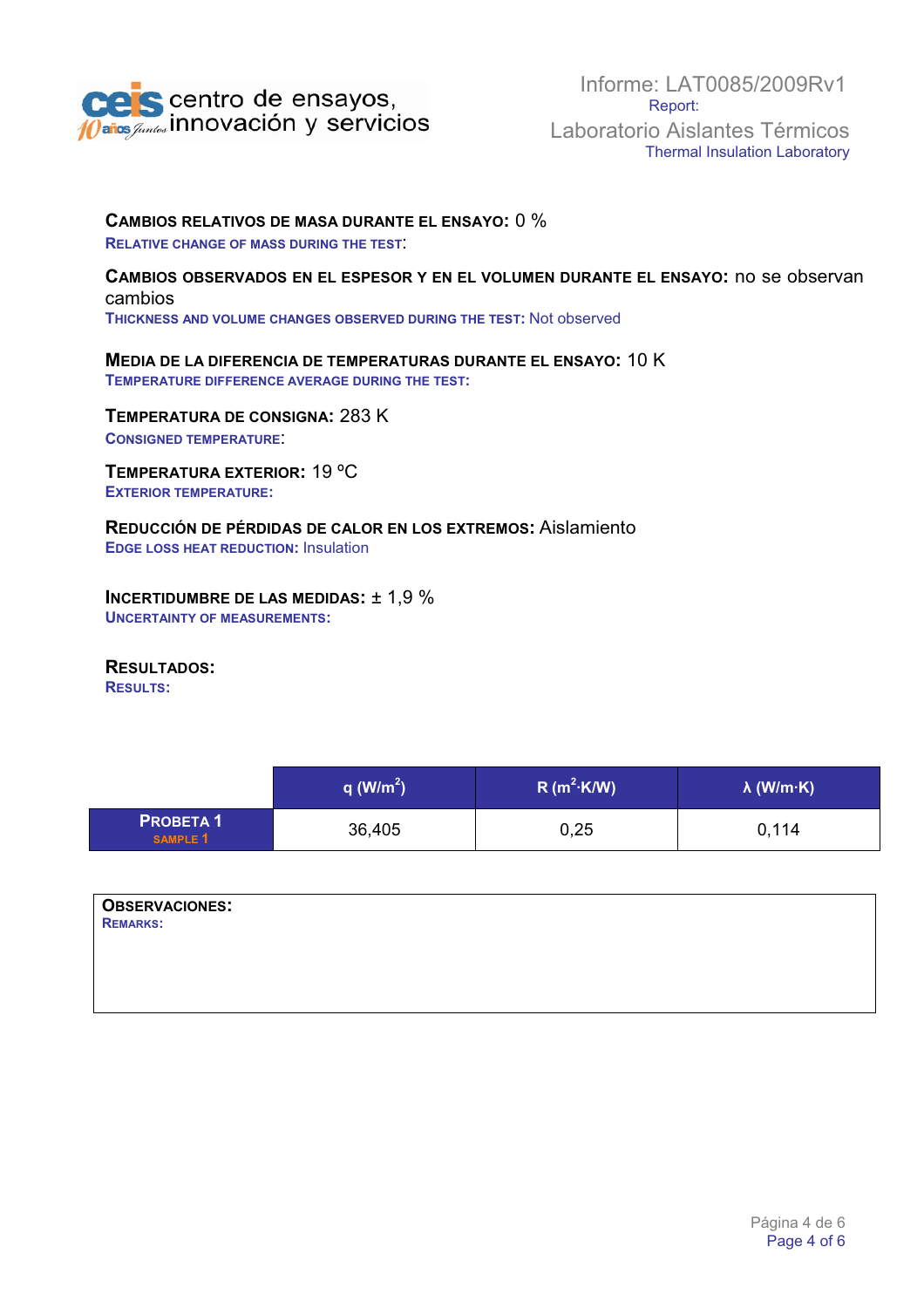

# **DETERMINACIÓN DE LA ABSORCIÓN DE AGUA A LARGO PLAZO POR INMERSIÓN**

**DETERMINATION OF LONG TERM WATER ABSORTION BY INMERSION**

**NORMA DE ENSAYO:** UNE-EN 12087:1997 **TEST STANDARD:**

**MUESTRA:** LAT-0485-xx-01 **SAMPLE:**

**ACONDICIONAMIENTO: CONDITIONING:**

**TEMPERATURA:**  $(23 \pm 2)$  °C **TEMPERATURE:**

**HUMEDAD RELATIVA:** (50 ±5) % **RELATIVE HUMIDITY:**

**TIEMPO:** 18 días **TIME:**

#### **MÉTODO:** 2A **METHOD:**

#### **FECHA DEL ENSAYO:** 17/07/09 **DATE OF THE TEST:**

| <b>PROBETA NÚMERO</b><br><b>SAMPLE NUMBER</b> | <b>LONGITUD (mm)</b><br><b>LENGTH</b> | <b>ANCHURA (mm)</b><br><b>WIDTH</b> | <b>ESPESOR (mm)</b><br><b>THICKNESS</b> |
|-----------------------------------------------|---------------------------------------|-------------------------------------|-----------------------------------------|
|                                               | 195.4                                 | 194.6                               | 34.8                                    |
|                                               | 200.4                                 | 196.6                               | 32.2                                    |
|                                               | 199.8                                 | 195.2                               | 31.6                                    |
|                                               | 196.4                                 | 194.8                               | つつ                                      |

| <b>PROBETA NÚMERO</b><br><b>SAMPLE NUMBER</b> | $m_0(g)$ | $m_{28}$ (g) | $V$ (cm <sup>3</sup> ) | $W_{it}$ (%) |
|-----------------------------------------------|----------|--------------|------------------------|--------------|
|                                               | 598,6    | 719,8        | 1323,3                 | 9,2          |
|                                               | 637,1    | 811,2        | 1268,6                 | 13.          |
|                                               | 609,6    | 762,2        | 1232,4                 | 12.4         |
|                                               | 565,0    | 676,9        | 1228,1                 | 9,           |
| <b>VALOR MEDIO</b><br><b>AVERAGE</b>          | 602,6    | 742,5        | 123,1                  | 11,1         |

**INCERTIDUMBRE:** ± 0,1 % **UNCERTAINTY:**

**OBSERVACIONES:** Fin del ensayo 14/08/09 **REMARKS:** End of test 14/08/09